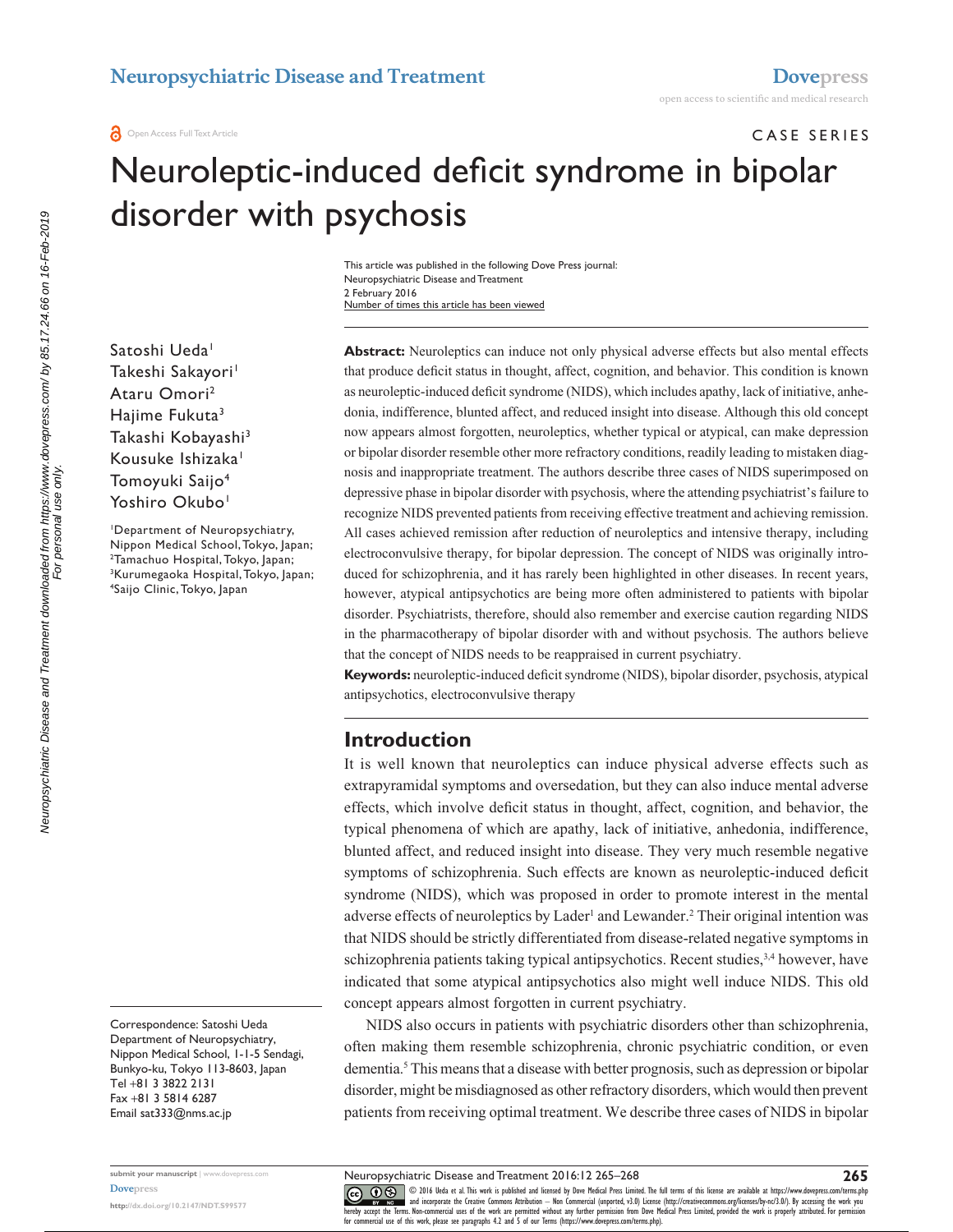disorder with psychosis, where the attending psychiatrists' failure to recognize NIDS prolonged their treatment course, delaying remission. This study was deemed exempt from full review according to the ethics committee of Nippon Medical School, Japan as this was a naturalistic study. Written, informed consent was obtained from all patients.

### **Case 1**

A 50-year-old married man with no personal and family history of psychiatric disease had recurrent depression and psychotic mania since his 20s and visited a psychiatric hospital. He ran a retail trade after graduation from university. From his late 30s, he had several relapses. Flight of ideas, irritability, and grandiose delusion occurred in his manic periods, while psychomotor inhibition, hypothymia, and self-reproach occurred in his depressive periods. He was usually treated with fluvoxamine and low-dose haloperidol, but developed mania with psychosis at age 48 and was hospitalized. Haloperidol was increased to 9 mg/d, and risperidone at 12 mg/d was added to fluvoxamine at 75 mg/d. Psychotic mania was resolved, but apathy, lack of initiative, blunted affect, and anxiety appeared, while his appetite was still good. He talked with an expressionless, low voice, and walked slowly dragging his feet with a slouched posture. Muscle rigidity and tremor were mild. Although he developed neither mania nor agitation, he often complained that his future was hopeless and that he felt lonely. Thus, he was suspected of chronic anxious depression.

After 2 years of no improvement, he went to a general hospital. He appeared strangely indifferent to his current illness and potential treatment. Physical examinations detected no abnormalities. Diagnosed with bipolar disorder with psychosis, he was successfully treated with nine sessions of electroconvulsive therapy (ECT). Antipsychotics were greatly reduced to risperidone at only 3 mg/d. He became lively and free of anxiety. His actions, including walking, became as quick and smooth as before. Lithium carbonate at 800 mg/d and valproate at 1,000 mg/d were started. He successfully returned to work, and has remained in remission for 6 years.

# **Case 2**

A 49-year-old married woman with no personal and family history of psychiatric disease had worked steadily for a company. After a month of extravagant living, she complained of depressive mood and inability to cook, eat, and sleep. She also complained that a tsunami would come and that the whole world would be destroyed. This was followed by a period of delusion of possession. She was admitted to the psychiatry department of a hospital. Five sessions of ECT improved her psychosis, but not the depression. Suspected of schizoaffective disorder at first, she was given blonanserin at 12 mg/d. Reduced initiative, apathy, and blunted affect developed. Because neuropsychological tests indicated reduced memory retention, inhibited reaction, and change in character from being a methodical to an untidy person, she was suspected of having frontotemporal dementia. She was discharged, but she could not work in the house or at her workplace, as she was demonstrating great anxiety and little vitality.

After 8 months of no change, she was admitted to another hospital. Detailed examinations revealed no organic abnormalities except moderate extrapyramidal symptoms. She moved slowly, showed very little facial expression, had poor insight into her disease, and displayed reduced desire to improve. She underwent 12 sessions of ECT, and blonanserin was stopped. She gradually became lively, motivated, and rich in emotional expression, with absence of extrapyramidal symptoms. She recovered her originally tidy personality. Lithium carbonate at 800 mg/d and quetiapine at 200 mg/d have maintained her in remission for 5 years.

#### **Case 3**

After his divorce, a 42-year-old man with no personal and family history of psychiatric disease, showing a lack of motivation and suicidal ideation, visited the psychiatric department in a hospital, and took antidepressants for only 2 weeks. He had successfully run an independent business since his late 20s. At age 46, he relapsed into a depressive state and revisited the same department. He complained of a feeling of having worms on his back and of being watched by someone from outside his home. He was suspected of suffering from some psychosis in addition to depression. Olanzapine at 10 mg/d was started and increased to 20 mg/d. His symptoms remained unresolved. He withdrew progressively and developed blunted affect and poor rapport with others. At every examination in the hospital, he only complained of insomnia, showing poor speech, thought, and responsiveness. Because these conditions were considered to be natural negative symptoms of schizophrenia, he was diagnosed with schizophrenia. The prescribed neuroleptics were changed from olanzapine to risperidone 6 mg/d, and then risperidone was changed to the combination of aripiprazole at 12 mg/d, levomepromazine (150 mg/d at the maximum), and quetiapine (500 mg/d at the maximum); but they had no effect.

At age 52, his diagnosis was changed to depression by new attending psychiatrists, because they considered that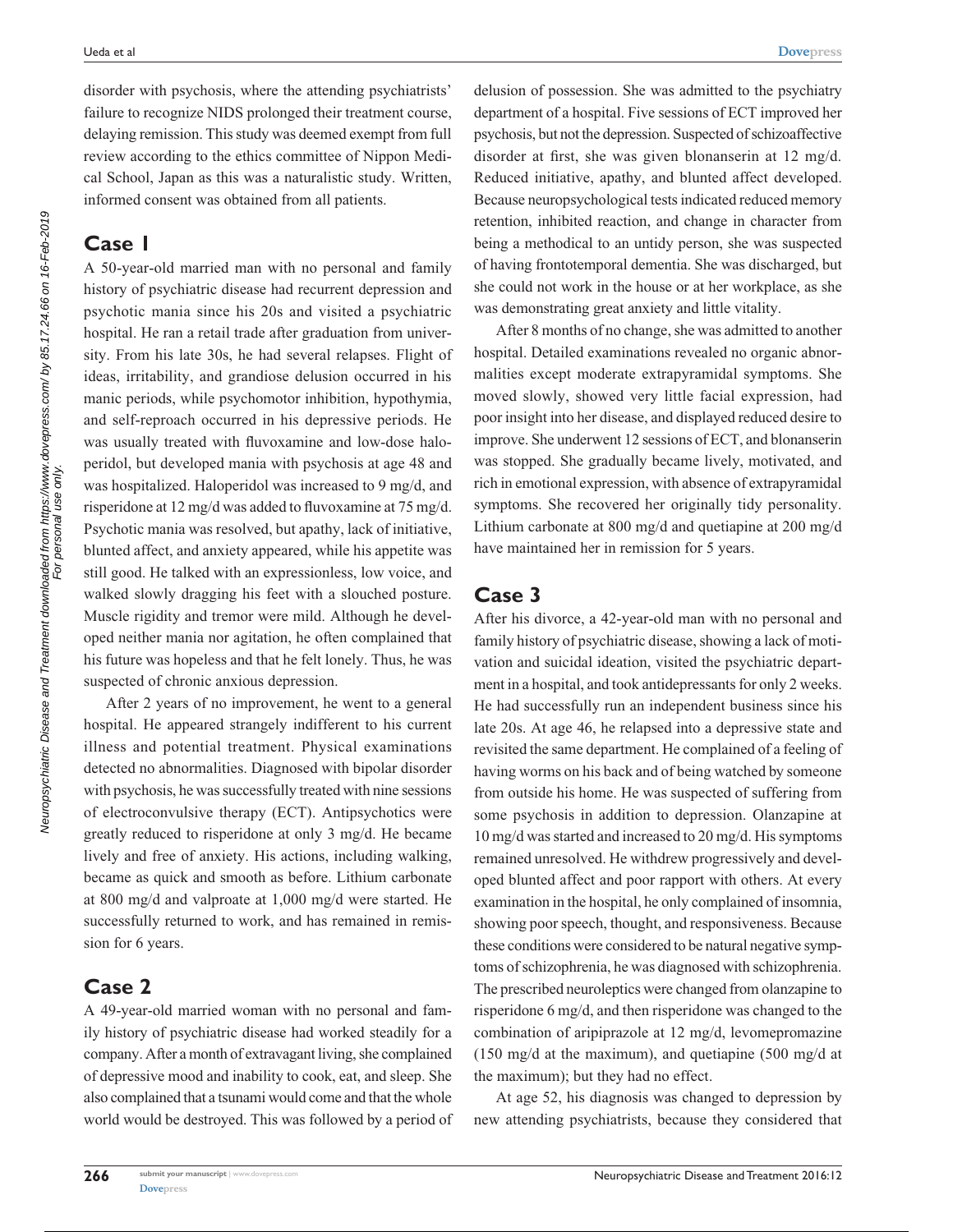#### **Table 1** Clinical profile

| Case | Sex/age<br>(years) | AP associated with<br>$NIDS$ (mg)     | <b>Time to recover</b><br>from NIDS | <b>Pharmacotherapy after</b><br>$NIDS$ (mg) |
|------|--------------------|---------------------------------------|-------------------------------------|---------------------------------------------|
|      |                    |                                       |                                     |                                             |
|      | F/49               | <b>BNS 12</b>                         | 10 months                           | Li 800, QTP 200                             |
|      | M/52               | OLZ 10-20/OTP 500,<br>LPZ 150, APZ 12 | 6 years                             | MTZ 45, QTP 200                             |

**Abbreviations:** AP, antipsychotics; NIDS, neuroleptic-induced deficit syndrome; HPD, haloperidol; RIS, risperidone; Li, lithium carbonate; VPA, valproate; BNS, blonanserin; QTP, quetiapine; OLZ, olanzapine; LPZ, levomepromazine; APZ, aripiprazole; MTZ, mirtazapine; M, male; F, female.

none of his symptoms were typical of schizophrenia and because the onset and progression of his illness was more likely to correspond to the treatment course of depression than to that of schizophrenia. Neuroleptics were drastically reduced: quetiapine at 500 mg/d was decreased to 200 mg/d, while 150 mg/d of levomepromazine and 12 mg/d of aripiprazole were stopped. Mirtazapine was administered up to 45 mg/d. He gradually became lively and active. His speech and response on examinations also became more organized and smooth. Hallucinations and delusions were entirely absent. He started a part-time job after 6 years of unemployment. A year later, however, he showed inflated self-esteem and exaggerated elation and became engaged in unrestrained business activities. Mirtazapine was stopped, quetiapine was increased to 350 mg/d, and his mood and behavior became normal.

Table 1 shows the clinical profiles of three cases.

In Cases 1 and 2, ECT at the second hospital, with bilateral frontotemporal electrode placement, was performed three times a week using a Thymatron System IV briefpulse square-wave apparatus (Somatics, LLC, Lake Bluff, IL, USA). Stimulus dosing was done according to "Clinical Manual of Electroconvulsive Therapy".<sup>6</sup> Thiamylal or propofol was intravenously administered as anesthetic agent, and succinylcholine was given as muscle relaxant.

## **Discussion**

These three cases appeared to exhibit deficit status superimposed on the depressive phase. The deficit status was probably induced by several kinds of potent neuroleptics, and this condition was identified as NIDS. The major NIDS in these cases included apathy, lack of initiative, blunted affect, indifference, poor insight into disease, and reduced desire to improve. It had not been recognized that these symptoms were neuroleptic-induced, superimposed symptoms. All three cases presented good reasons for a diagnosis of bipolar disorder: Cases 1 and 2 had exhibited both manic and depressive states before admission, and Case 3 exhibited depressive state with psychosis for years, followed by a manic state that was not resolved by discontinuation of antidepressant. However, they were described as appearing like several refractory conditions with poorer prognosis. Case 1 was falsely suspected of chronic depression, Case 2 of frontotemporal dementia, and Case 3 of chronic schizophrenia. NIDS may well have masked the patients' original symptoms and seemingly changed their psychopathology. The attending psychiatrist's failure to recognize NIDS resulted in persistent inadequate treatment and delayed remission. After NIDS was treated with reduction of neuroleptics and intensive therapy, including ECT, for bipolar depression, all cases eventually had remission.

Once patients, who have had psychosis, are suspected of refractory diseases, neuroleptics are very often not discontinued in case of possible relapse, as shown in the present cases. Swartz and Shorter<sup>7</sup> warned that antipsychotic drugs are two-edged swords: at first swing they cut psychosis, but when taken in sufficient duration (2 years in young patients, 2 months in elderly) antipsychotic drugs cause psychosis or depression. Then the antipsychotic is continued to cut the symptoms it brought on.

Patients with NIDS, however, do not always improve with only discontinuation of neuroleptics, because the discontinuation may actually again elicit their original symptoms such as psychosis or mania. In such cases, ECT may be a very useful and effective option, as observed in Cases 1 and 2. After ECT, maintenance pharmacotherapy for bipolar disorder, and not only for psychosis, must be intensively undertaken.

The concept of NIDS was proposed more than 20 years ago with the aim of differentiating it from negative symptoms in schizophrenia. Some attention has long been paid to this concept when treating schizophrenia patients, where the subjective dysphoric response to neuroleptics and negative influence on their well-being have been focused on.<sup>8,9</sup> However, there have been only a few reports in the literature on NIDS developing in diseases other than schizophrenia. Among those rare but valuable studies is a case report by Machida et al,<sup>5</sup> where the authors' recognition of NIDS allowed a patient with obsessive–compulsive disorder to be successfully